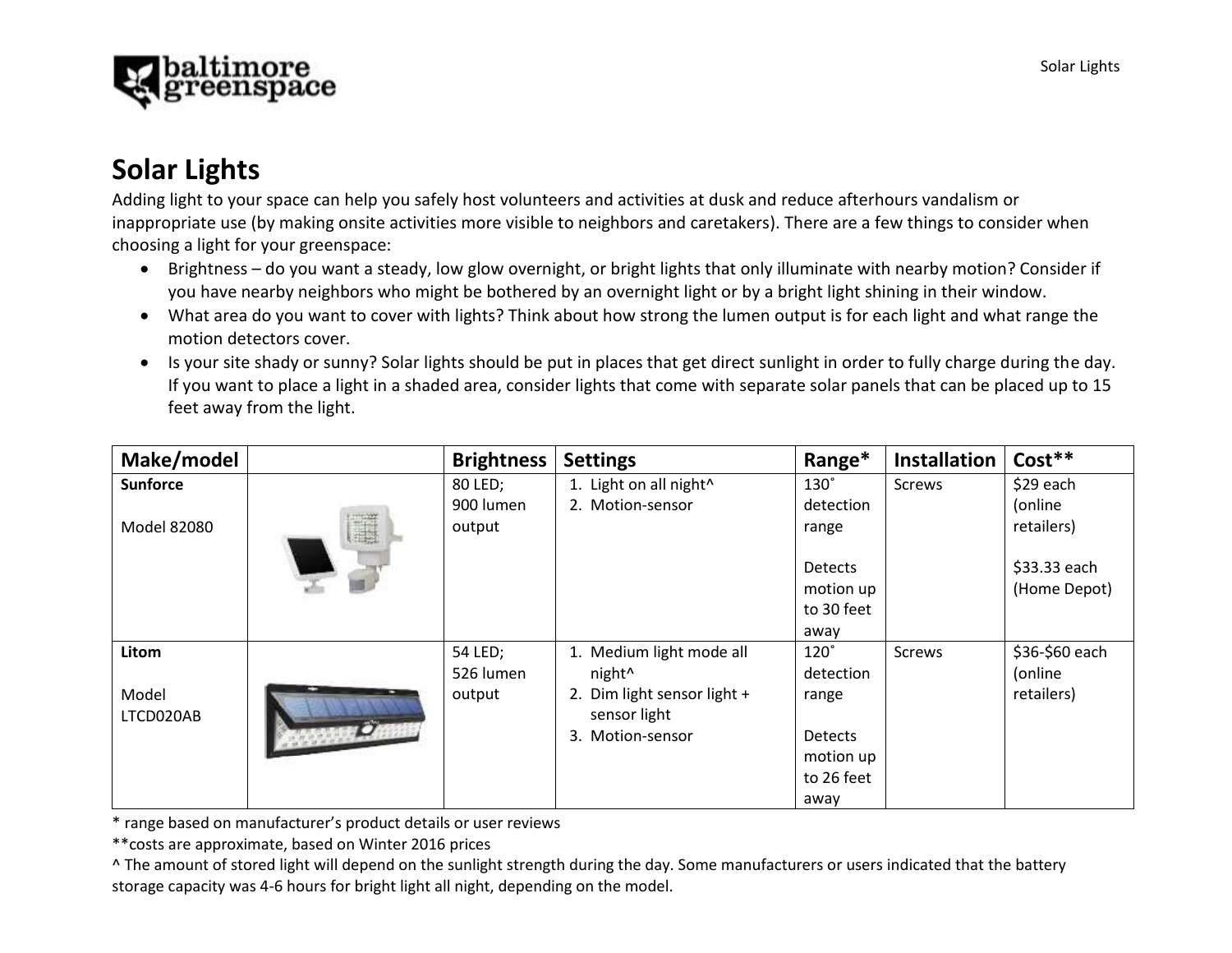

| Make/model                           | <b>Brightness</b>                    | <b>Settings</b>                                                                                                      | Range*                                                                                            | <b>Installation</b>                                                                               | Cost**                                             |
|--------------------------------------|--------------------------------------|----------------------------------------------------------------------------------------------------------------------|---------------------------------------------------------------------------------------------------|---------------------------------------------------------------------------------------------------|----------------------------------------------------|
| Litom<br>Model<br>LTCD011AB          | 24 LED;<br>500 lumen<br>output       | 1. Medium light all night +<br>sensor light^<br>2. Dim light + sensor light<br>3. Motion-sensor (bright light)       | $120^\circ$<br>detection<br>range<br><b>Detects</b><br>motion up<br>to 26 feet                    | <b>Screws</b>                                                                                     | \$25 each<br>(online<br>retailers)                 |
| <b>MPOW</b><br>Model MSL7            | 20 LED;<br>440 lumen<br>output       | 1. Motion-sensor (bright light)<br>2. Bright all night <sup>^</sup><br>3. Dim all night + motion-<br>sensor (bright) | away<br><b>Detection</b><br>range<br>unknown<br><b>Detects</b><br>motion up<br>to 26 feet<br>away | <b>Screws</b>                                                                                     | \$20 each or \$26<br>for two (online<br>retailers) |
| All-Pro<br>Model<br><b>MST1301LW</b> | 320 lumens;<br>unknown<br><b>LED</b> | Motion-sensor only                                                                                                   | $130^\circ$<br>detection<br>range<br><b>Detects</b><br>motion up<br>to 25 feet<br>away            | Mounting<br>clip/screws<br>Solar panel<br>has 16 ft. cord<br>for flexible<br>mounting<br>options. | \$50 each<br>(Home Depot)                          |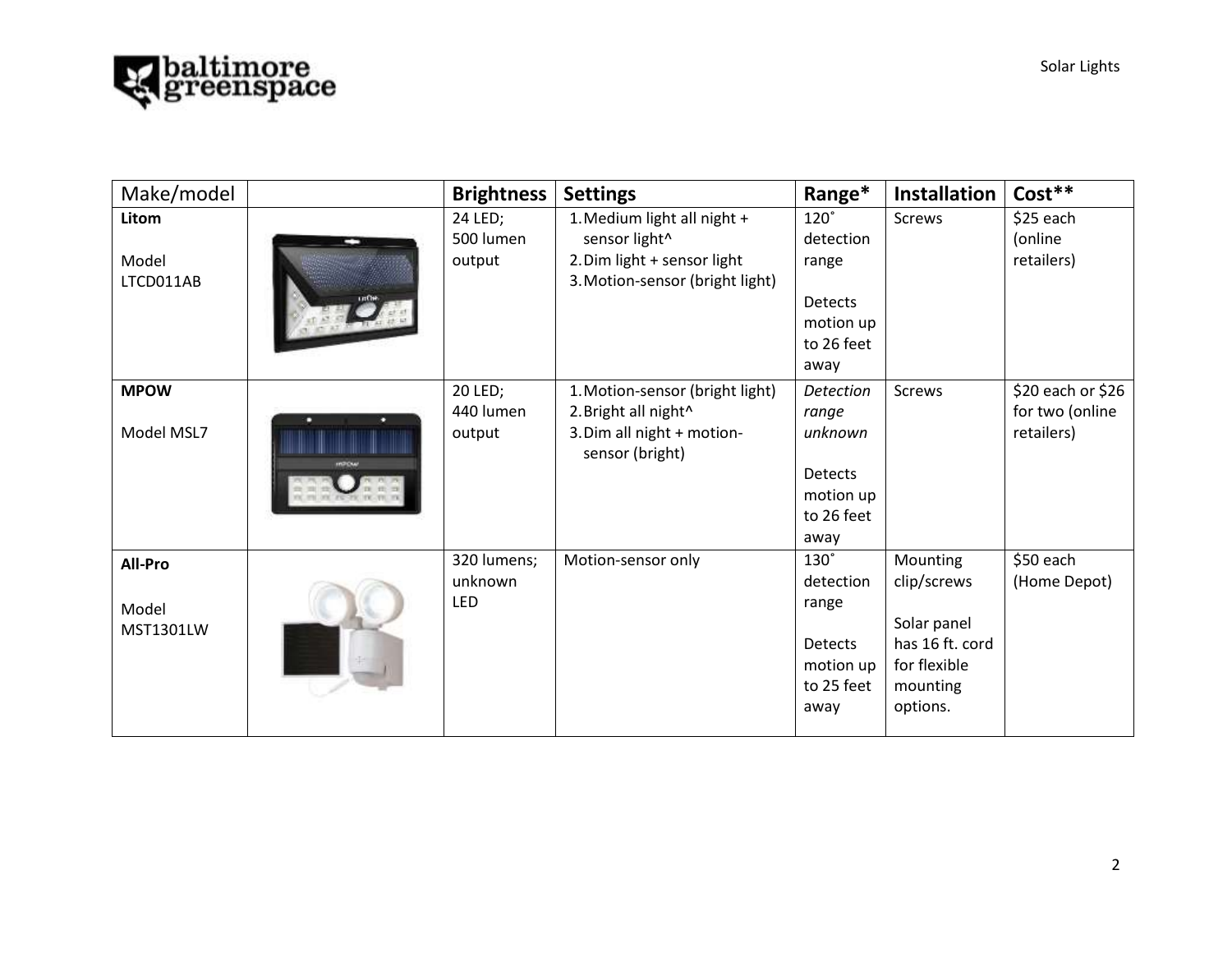

| Make/model                    |              | <b>Brightness</b>                     | <b>Settings</b>                                                                                                         | Range*                                                                                 | <b>Installation</b>                                                                               | Cost**                                                                                                       |
|-------------------------------|--------------|---------------------------------------|-------------------------------------------------------------------------------------------------------------------------|----------------------------------------------------------------------------------------|---------------------------------------------------------------------------------------------------|--------------------------------------------------------------------------------------------------------------|
| All-Pro<br>Model<br>MSS1301LW |              | 240 lumens;<br>unknown<br>LED         | Motion-sensor only                                                                                                      | $130^\circ$<br>detection<br>range<br><b>Detects</b><br>motion up<br>to 25 feet<br>away | Mounting<br>clip/screws<br>Solar panel<br>has 16 ft. cord<br>for flexible<br>mounting<br>options. | \$50 each (ACE<br>Hardware;<br>order online,<br>pick up at your<br>local store)<br>\$54 each<br>(Home Depot) |
| Lemontec<br>Model unknown     | TENOS TE     | 16 LED;<br>unknown<br>lumen<br>output | Motion-sensor only                                                                                                      | $120^\circ$<br>detection<br>range<br><b>Detects</b><br>motion up<br>to 15 feet<br>away | Peel and stick,<br>or attach with<br>screws                                                       | \$30 for 4<br>(online<br>retailers)                                                                          |
| Lemontec<br>Model 82080       | <b>LTTOW</b> | 8 LED;<br>unknown<br>lumen<br>output  | Motion-sensor (bright light)<br>1.<br>2. Bright all night <sup>^</sup><br>3. Dim all night + motion-<br>sensor (bright) | $120^\circ$<br>detection<br>range<br><b>Detects</b><br>motion up<br>to 26 feet<br>away | <b>Screws</b>                                                                                     | \$15 for one,<br>\$27 for two (in<br>a similar model:<br>MPOW MSL6-<br>PS) (online<br>retailers)             |